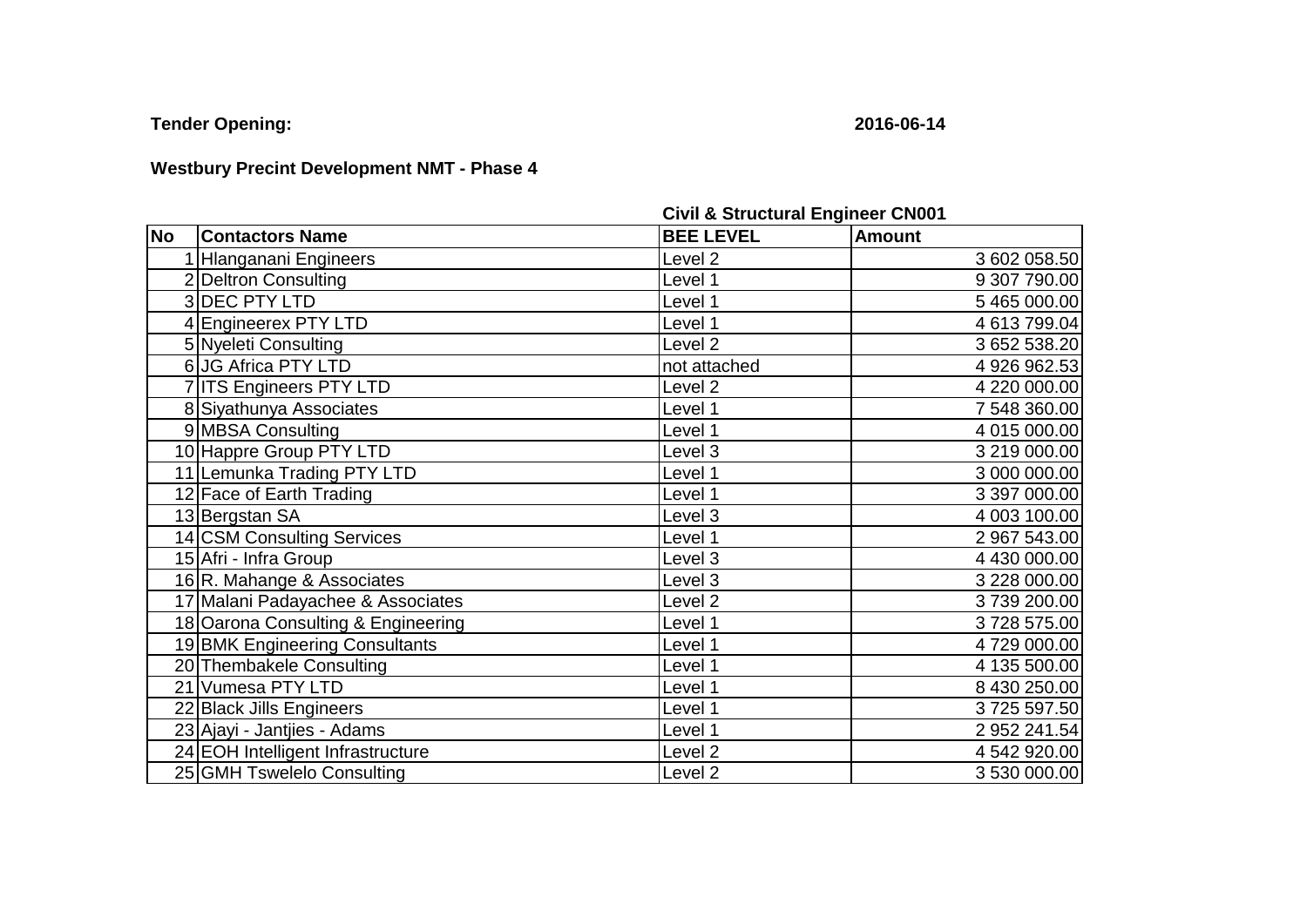| 26 Ingcweti Ace Technology | Level 3 | 9 682 437.50 |
|----------------------------|---------|--------------|
| 27 AM Consulting Engineers | Level 4 | 6 005 310.05 |
| 28 SMEC SA                 | Level 3 | 3 460 000.00 |
|                            |         |              |

## **Urban Designer CN002**

| <b>No</b> | <b>Contactors Name</b>           | <b>BEE LEVEL</b>   | <b>IAmount</b> |
|-----------|----------------------------------|--------------------|----------------|
|           | 1 CSM Consulting                 | Level 1            | 893 376.00     |
|           | 2 Zas Architects                 | Level 3            | 1 351 837.00   |
|           | 3 Naren Mistry t/a Creative Axis | Level 1            | 1 354 687.12   |
|           | 4 Miradi Group                   | Level 4            | 1 296 787.03   |
|           | 5 Lumunka Trading                | Level 1            | 20 000 000.00  |
|           | 6 Iver Urban Design Studio       | Level <sub>3</sub> | 1463889.00     |

## **CPC CN003**

| <b>No</b> | <b>Contactors Name</b>          | <b>IBEE LEVEL</b>  | lAmount       |
|-----------|---------------------------------|--------------------|---------------|
|           | 1 lTomshi PTY LTD               | Level ′            | 337 800.00    |
|           | 2 Ayanda Abafasi Enterprise     | Level <sup>.</sup> | 528 000.00    |
|           | 3 Zitholele Consulting          | Level 2            | 767 610.00    |
|           | 4 Experiential Prop Development | Inot attached      | 30 000 000.00 |